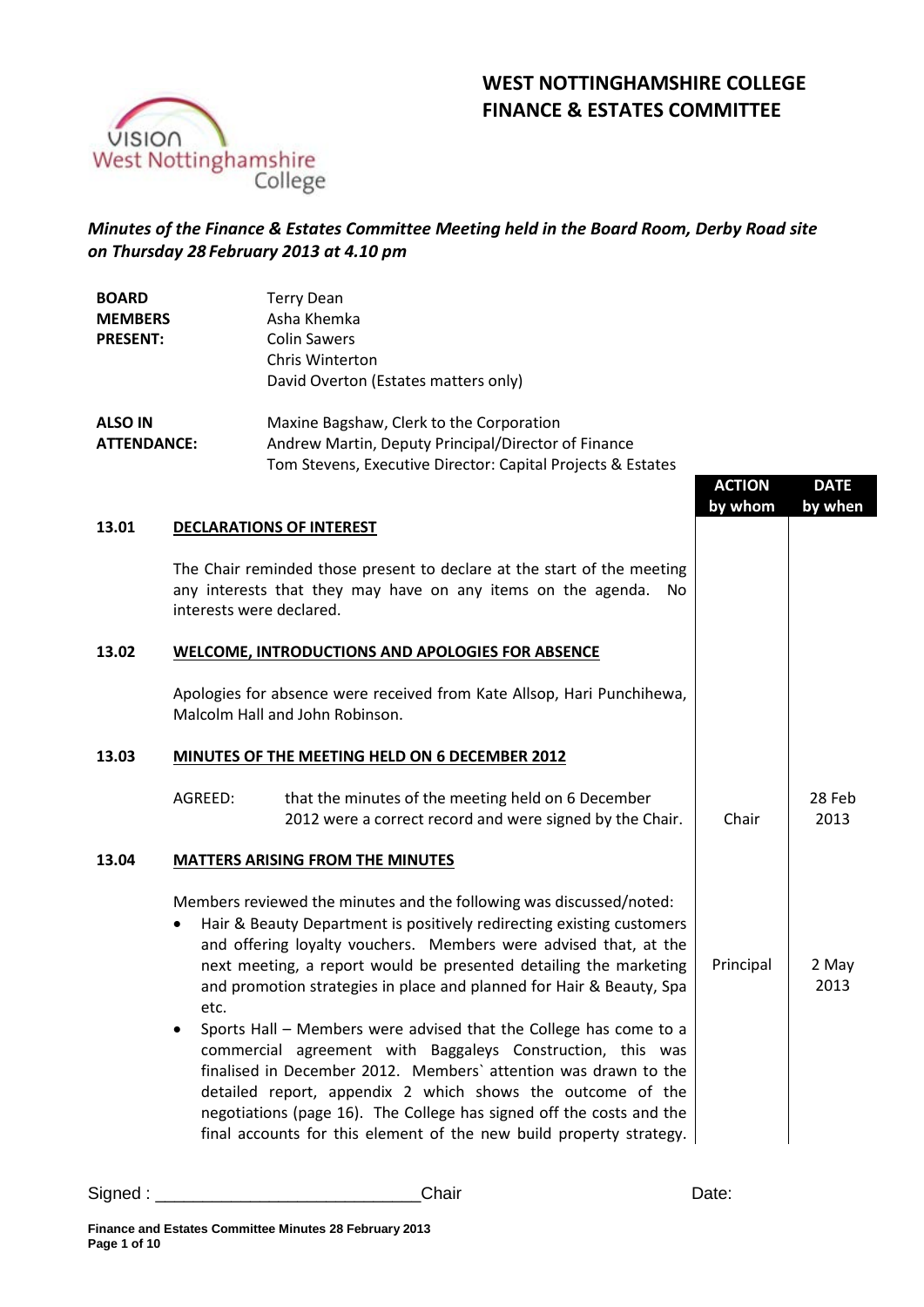Unfortunately, since concluding agreement, Baggaleys have gone into administration. The College is to write to the Administrators and confirm that they are holding retention monies which will offset the agreed costs to the College. Members were advised that the letter to the Administrators was slightly delayed as the College was waiting for final advice from Deloittes in relation to the possibility of beneficial VAT status in relation to the project.

- In relation to the complications experienced in relation to the Sports Hall project, members indicated that they would wish to see a post project evaluation report. This report to identify clearly, issues that arose and lessons learned for the future. It was agreed that development of this post project report would be undertaken in conjunction with Governors, and that a meeting would be arranged. All Governors acknowledged that it would be incredibly remiss of them as a Committee not to identify lessons learned.
- VAT position in relation to the Sports Hall development Members were advised that the VAT assumption made was that the College would not get a return, but it was felt that there was benefit in trying to influence the VAT status and at least pursue the possibility of a VAT refund. Unfortunately, any opportunity to recoup VAT has been lost, given that any VAT recouped would have had to come from Baggaleys (approximately £400k). Now that the company is in administration, this avenue cannot be pursued. The positive side of this is that the College is now able to open up the Sports Hall more widely for commercial use.
- Sports Hall warranties Members were advised that the College has an opportunity to purchase warranties direct from the subcontractors. The College is currently reviewing its position and taking advice from its Insurers on the best way to proceed.

In relation to the Action Progress Schedule, it was agreed that:

- Item 1 Could be removed.
- Item 2 Strategy remains ongoing for periodic review.
- Item 3 Engineering Innovation Centre is on the agenda.
- Item 4 Partner and ERU Reporting is now presented directly to the Board at every meeting. There is no need for this Committee to duplicate efforts. It was agreed that updates to the Board would now also include updates in relation to the Vision Workforce Skills development.

Item 5 – Completed.

AGREED: to note the update provided.

#### **13.05 PROPERTY STRATEGY UPDATE**

The Executive Director: Capital Projects & Estates introduced this item and drew the following to members` attention:

ED:CP&E 22 June 2012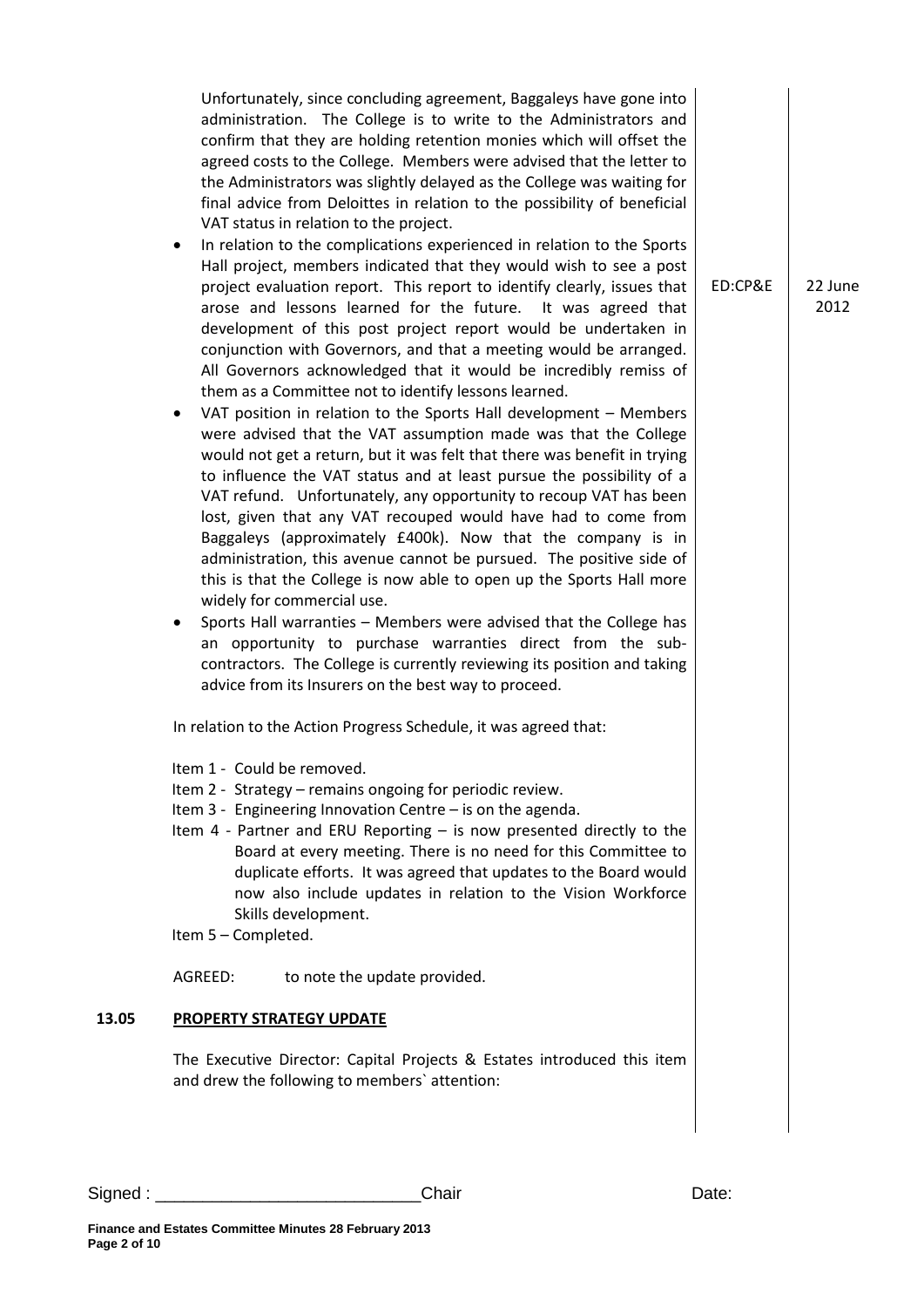- 1) Project Development Fund a key component of the CCIF is the creation of a project development fund to assist colleges in the implementation of their property strategies and developing capital projects for allocation between December 2012 and March 2013. Eligible colleges will receive allocation of £110k. WNC has submitted an application for £110k to support the cost of professional fees relating to the development of capital projects.
- 2) College Capital Investment Fund (CCIF) Expression of Interest this CCIF is available to colleges on a competitive basis. The minimum project will be £3million, the colleges are expected to fund two thirds of the project cost. Projects must be complete by September 2015. Colleges can submit an expression of interest and a detailed application for capital funding at the same time. WNC is proposing to submit an application for funding to support the Engineering Innovation Centre. Applications to be submitted by 1 March 2013, with final decision on 24May 2013.

Members discussed the proposed bids in detail and acknowledged that it was an incredibly tight timescale to have the Expression of Interest lodged on 1 March 2013. It was confirmed that the application was ready to be submitted in line with previous guidance from the Board regarding the appropriateness of such an application. Members were advised that the decision in relation to these bids were made on a national and not a regional basis. Members` attention was drawn to page 20 of the papers, which show site purchase and phasing for the Engineering Innovation Centre. In a nutshell, if the College is successful in obtaining CCIF funding, then it should be possible to undertake site purchase, phase 1 and phase 2 at the same time. If the College is unsuccessful, then it will proceed on the basis of site purchase and phase 1 only. Members noted that there is a requirement to match fund any successful bid on a 2:1 basis. Members reviewed the details set out at page 21 which breaks down the elements of the bid submitted. Members noted that disposals have been factored into the calculation in relation to Acorn Way and Sovereign Way, it was agreed that if the College is successful in relation to its bid for capital funding, then there would be a need to come back and report to the Board to enable a review of financing/affordability, given the lack of certainty regarding achievement of the disposal monies detailed.

ED:CP&E/ Director Finance

June 2013

Members reviewed the detail of the bid proposed and were happy to:

AGREE: to approve submission of an application for SFA ERG3 grant funding to support the cost of consolidating and relocating all engineering curriculum to Unit C, Gateway 28.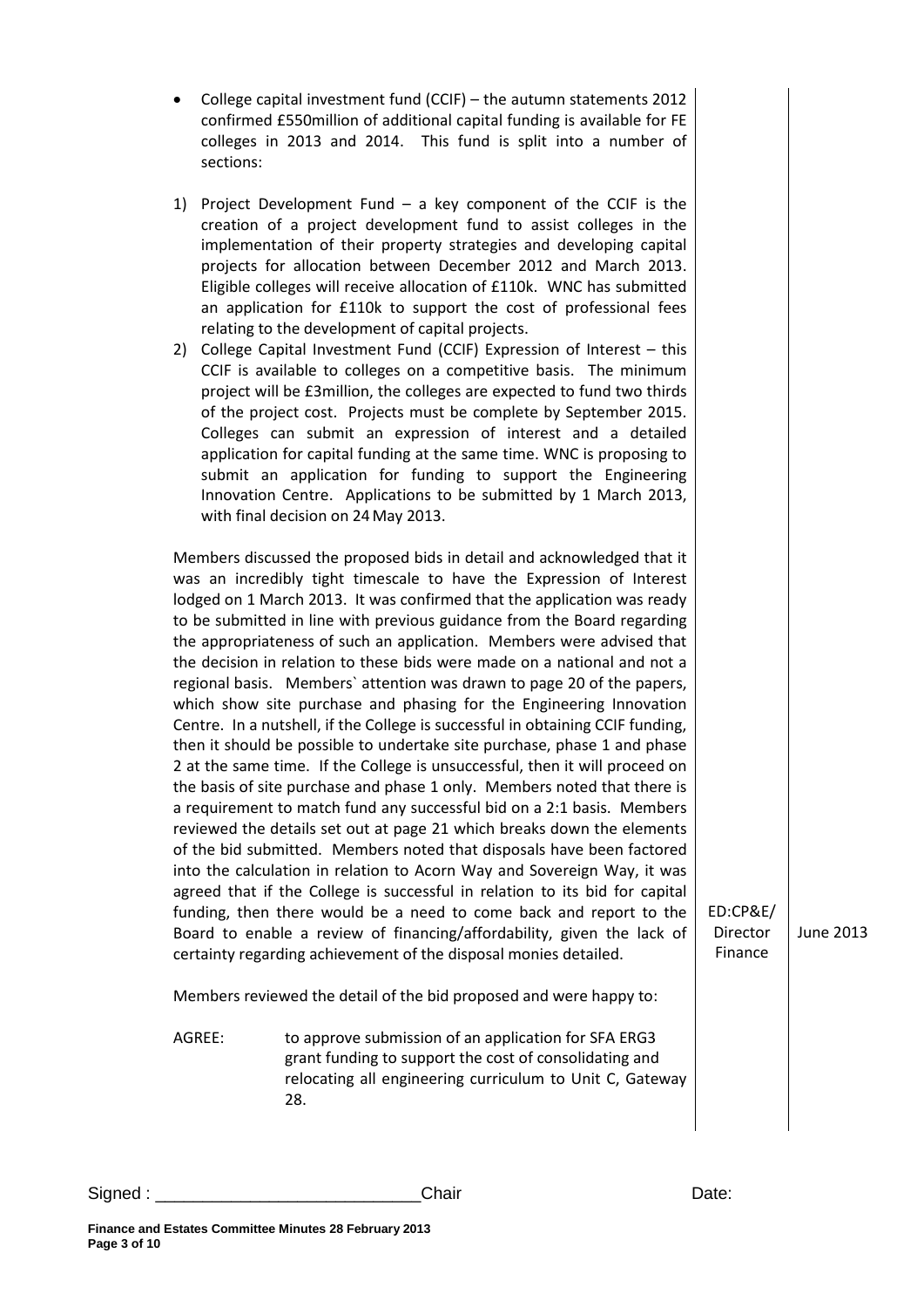|       | It was noted that if the College is successful in relation to its bid for grant<br>funding, then it will have to undertaken phase 1 and phase 2 together. If<br>the grant funding application is unsuccessful then only phase 1 is<br>affordable. Members were reminded that carrying out the phases<br>separately would be disruptive and more complex in terms of timescales<br>and additional costs, as a result of split contracts with Tradesmen/<br>Contractors. Phase 2, if done separately, and in isolation, would need to<br>be done out of term time.                                                                                                                                                                                                                                                                                                                                                                                                                                                                                                                                                                                                                                                                                                                                                                                                         |         |                  |
|-------|--------------------------------------------------------------------------------------------------------------------------------------------------------------------------------------------------------------------------------------------------------------------------------------------------------------------------------------------------------------------------------------------------------------------------------------------------------------------------------------------------------------------------------------------------------------------------------------------------------------------------------------------------------------------------------------------------------------------------------------------------------------------------------------------------------------------------------------------------------------------------------------------------------------------------------------------------------------------------------------------------------------------------------------------------------------------------------------------------------------------------------------------------------------------------------------------------------------------------------------------------------------------------------------------------------------------------------------------------------------------------|---------|------------------|
|       | Governors, in considering future projects, asked the College to try and fix<br>Consultants fees and Professional fees at a fixed percentage at the point<br>of contract. It was felt that this would then focus their attention on<br>bringing in the contract to budget. The Executive Director: Capital<br>Projects & Estates confirmed that Turner Townsend are subject to a fixed<br>fee on all contracts.                                                                                                                                                                                                                                                                                                                                                                                                                                                                                                                                                                                                                                                                                                                                                                                                                                                                                                                                                           |         |                  |
|       | Members questioned whether there was the possibility to obtain grant<br>support in relation to potential future plans for Chesterfield Road. It was<br>agreed that this would be reviewed, and a view taken in due course.                                                                                                                                                                                                                                                                                                                                                                                                                                                                                                                                                                                                                                                                                                                                                                                                                                                                                                                                                                                                                                                                                                                                               | ED:CP&E | <b>July 2013</b> |
|       | New Build - practical completion achieved on 4 February 2013. Final<br>٠<br>elements of work, save for significant snagging list, were completed<br>for 22 February. The facility was open to Students on 25 February<br>2013. Hair & Beauty have moved over to the new facilities, Catering<br>are using the new build on a trial basis.<br>Final accounts and preparation $-$ estimated project cost presently<br>$\bullet$<br>around £8k over budget<br>Visual Arts Enabling Works - conversion of mezzanine in the Trades<br>$\bullet$<br>Building into decant classroom space commenced on 25 February<br>2013 and will take approximately six weeks to complete. Estimated<br>completion date is 8 April 2013.<br>Generally the Sports Hall is fully operational and functional with no<br>new defects reported.<br>A final settlement agreement for £2,141,000 plus VAT, less retention<br>monies was reached with Baggaleys on 17 December 2012. The<br>contract sum approved by the Corporation Board was £2,644,761.14.<br>The final account figure of £2,749,975.19 is £105,214.05 over budget,<br>but this does not take into account the fact that the approved budget<br>excludes the extra cost of £132k for KME Cladding.<br>Members'<br>attention was drawn to page 16 of the papers which gives a detailed<br>final account of the contract variances. |         |                  |
|       | AGREED:<br>to note the update provided.                                                                                                                                                                                                                                                                                                                                                                                                                                                                                                                                                                                                                                                                                                                                                                                                                                                                                                                                                                                                                                                                                                                                                                                                                                                                                                                                  |         |                  |
| 13.06 | <b>ENGINEERING INNOVATION CENTRE UPDATE</b>                                                                                                                                                                                                                                                                                                                                                                                                                                                                                                                                                                                                                                                                                                                                                                                                                                                                                                                                                                                                                                                                                                                                                                                                                                                                                                                              |         |                  |
|       | The Executive Director: Capital Projects and Estates introduced this item<br>and drew members' attention to the following:                                                                                                                                                                                                                                                                                                                                                                                                                                                                                                                                                                                                                                                                                                                                                                                                                                                                                                                                                                                                                                                                                                                                                                                                                                               |         |                  |
|       |                                                                                                                                                                                                                                                                                                                                                                                                                                                                                                                                                                                                                                                                                                                                                                                                                                                                                                                                                                                                                                                                                                                                                                                                                                                                                                                                                                          |         |                  |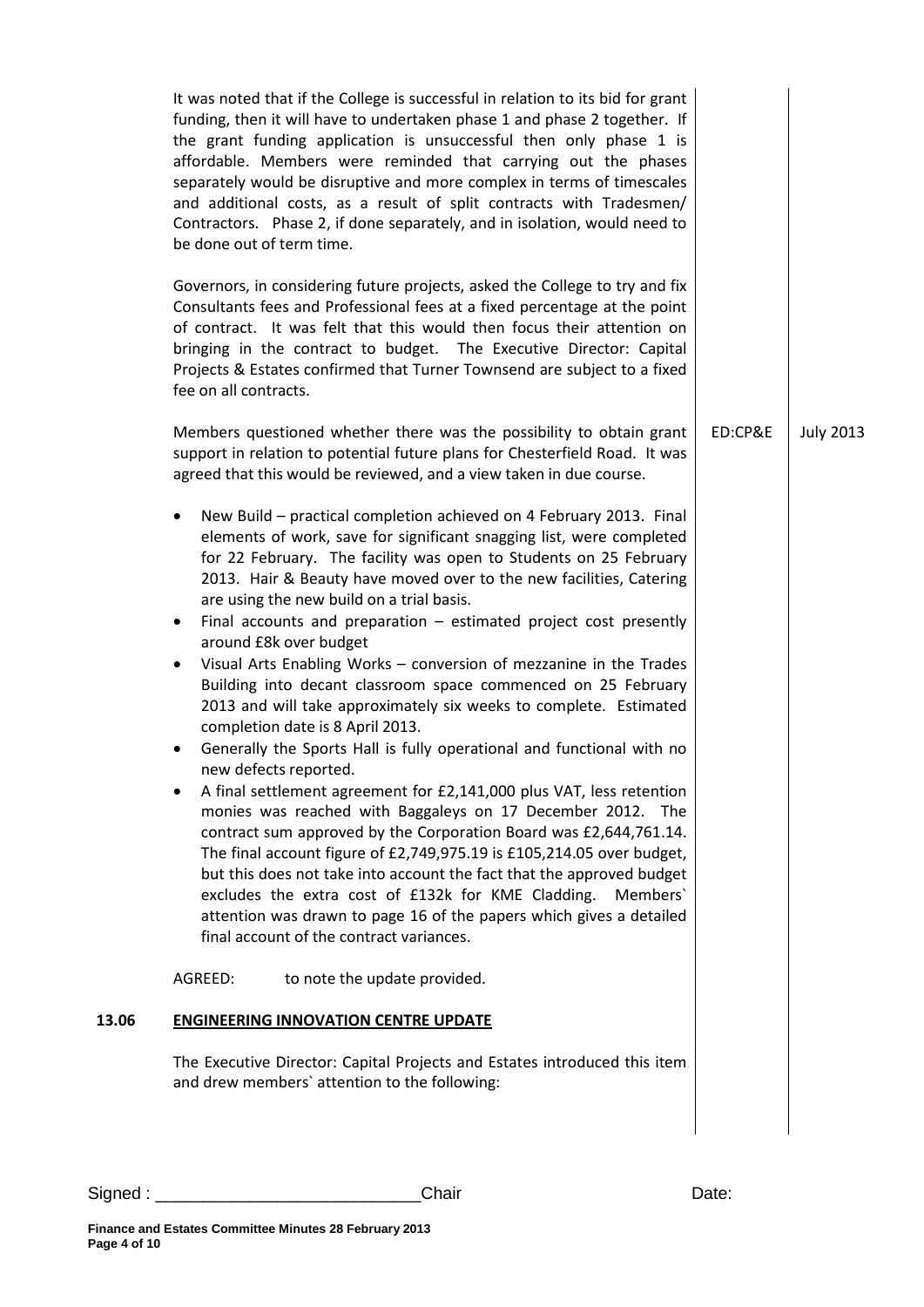- On 16 January 2013, the Corporation Board approved the purchase of Unit C, Gateway 28 for £1.32million and relocation of Fabrication & Welding and Motor Vehicle Maintenance for £1.685million.
- Site purchase is slow, delayed by the landlord's solicitors, draft legal documentation is now available for review. No complications have arisen in the searches.
- RIBA stage C plans are prepared for project, but the delays to obtain planning permission and purchase for the site and time to prepare an acceptable plan have put summer 2013 completion at risk.
- The SFA launched a capital investment strategy for FE in September 2012, a total of £550million for capital investment in the FE sector estate is allocated from June 2013/14 and 2014/15. To support this approach, the College received an invitation from the SFA to attend a capital surgery day on 14 January 2013. The potential for some capital funding to support an Engineering Centre received a favourable response. It was suggested that the College might wish to submit an expression of interest and as previously discussed, the bid for funding support will be submitted on 1 March 2013.
- To support the funding bid, a full RIBA stage C design plan to relocate Engineering has been prepared. This document was circulated for information.

Members acknowledged that the vast majority of discussions regarding this item had taken place earlier in the meeting. It was noted that a condition of being able to submit the application is that a full assessment has been undertaken. This is to be submitted along with completion of a substantial application form. The Executive Director: Capital Projects & Estates provided assurance that the bid could be submitted on time. Members` attention was again drawn to page 20 which sets out the cost difference of the whole scheme, site purchase, phase 1 and phase 2 and the compromise solution, which is site purchase and phase 1 only. It was acknowledged that at this point in time the cost of site purchase and phase 1 is slightly under the budget approved by the Board.

AGREED: to note the update provided.

### **13.07 SIX STOREY TOWER CLADDING – TENDER REPORT**

It was agreed that given the commercial sensitivity regarding negotiations in this matter that the minutes of discussions would be confidential and recorded separately.

(David Overton left the meeting at 5.10 pm).

#### **13.08 FINANCE REPORT – DECEMBER 2012**

The Director of Finance introduced this item and drew the following to members` attention:

• The financial performance for the College and Group is substantially weaker than budget. The continued poor performance of College (a

Signed : \_\_\_\_\_\_\_\_\_\_\_\_\_\_\_\_\_\_\_\_\_\_\_\_\_\_\_\_Chair Date: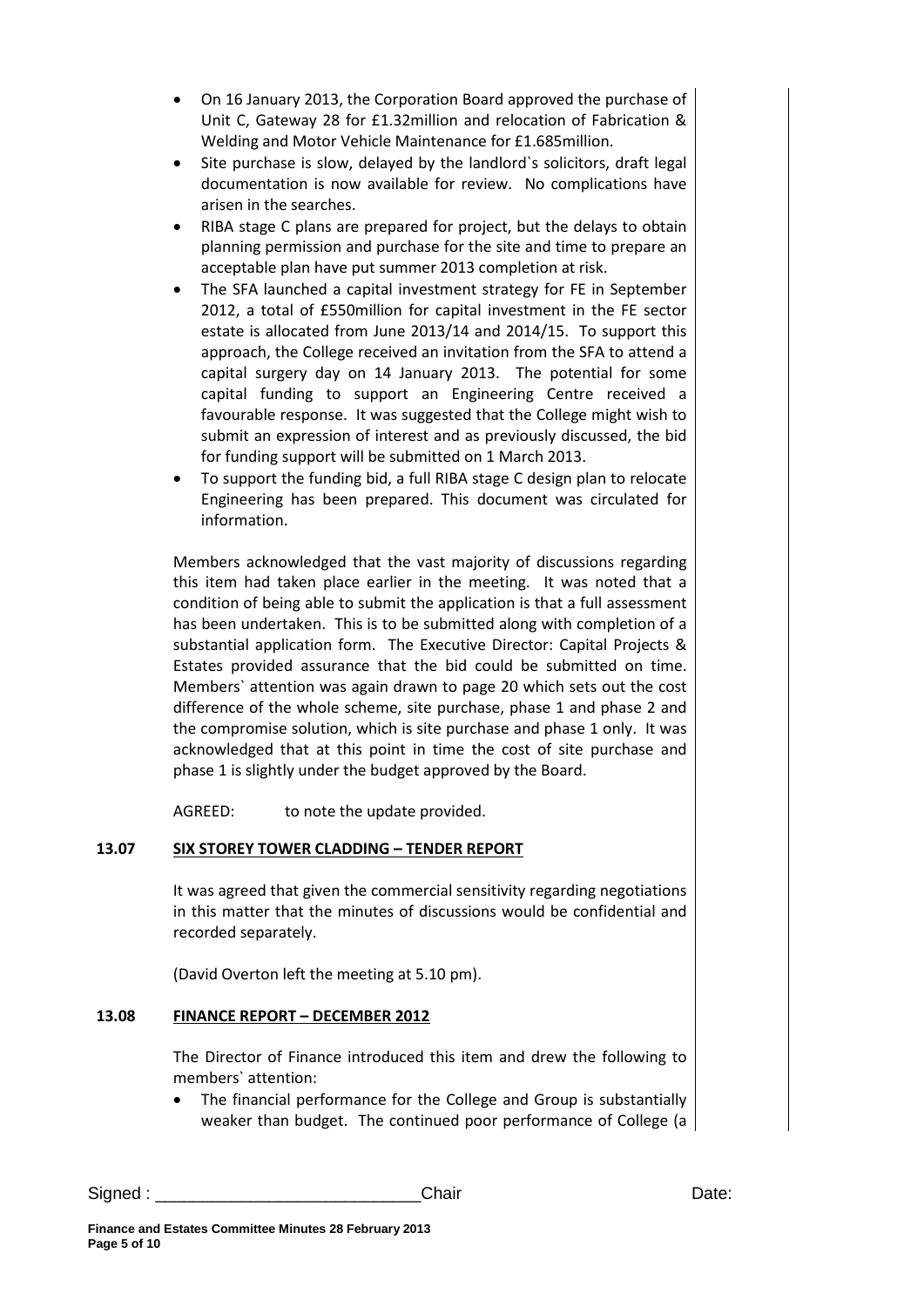loss of £879k) is partially offset by a strong performance across the subsidiary companies. This resulted in an overall Group deficit, after all adjustments, of £135k compared to a budgeted £175k surplus. In the month of December the Group lost £221k compared to a budgeted loss of £224k. Members were asked to note that the data presented was at the end of December, which is prior to the midyear review. The current position is that the College is £292k behind budget.

- The main reason for the slower than expected start to the year is the 16-18 Apprenticeship programme, which has not delivered the volumes of activity planned.
- Total Group turnover for the period is £18.965million, which is some £1,248k short of the phased budget, with under performance of £1,083k against budget for the 16-18 Apprenticeship programme. In addition, a weak performance in the 14-16 NEET programme has also contributed to the reported result, although members were advised that this has started to pick up and can be seen in the January 2013 Management Accounts.
- The operating loss for the Group year to date of £135k is some £291k behind budget, and includes a loss for the College of £879k and strong profit contribution from Skilldrive (£421k) and Safety Plus (£306k). Members were reminded that in relation to Safety Plus, the Board has made a decision to run the company down and bring all of its activities within College provision. To a certain degree, the positive results seen to date are propped up by College support in relation to costs and it is not believed that this is a true reflection of the company's performance. It was acknowledged that a much more transparent view of operations would be obtained once all activity has been passed over to College.
- The College performance includes an overspend on pay costs of around £141k, this overspend is due to senior staff on agency arrangements adding costs way in excess of those budgeted. The main areas of under spend are in teaching and administration. It was noted that senior staff agency costs may reach a £200k figure by the end of the academic year.
- College non pay expenditure is under budget, as would be anticipated considering the shortfall in turnover and the reliance on partner activity. An under spend of £1,038k includes £1,407k of under spend relating specifically to franchise partners with further under spends reported in administration and other operating expenses.
- There is a mixed picture in relation to department performance, Creative Arts £122k, Business, Professional & Continued Education £32k, and Engineering & Transport Skills £28k are the only Schools of Learning showing a significant overall favourable variance with significant adverse variances in Construction, Building Services £62k, Hair Beauty & Complementary Therapies £35k and Healthcare & Education, including Foundation Studies and Community Education £206k. Members discussed Healthcare & Education and it was acknowledged that the original budget set was unrealistic and that the same applied to Hair & Beauty.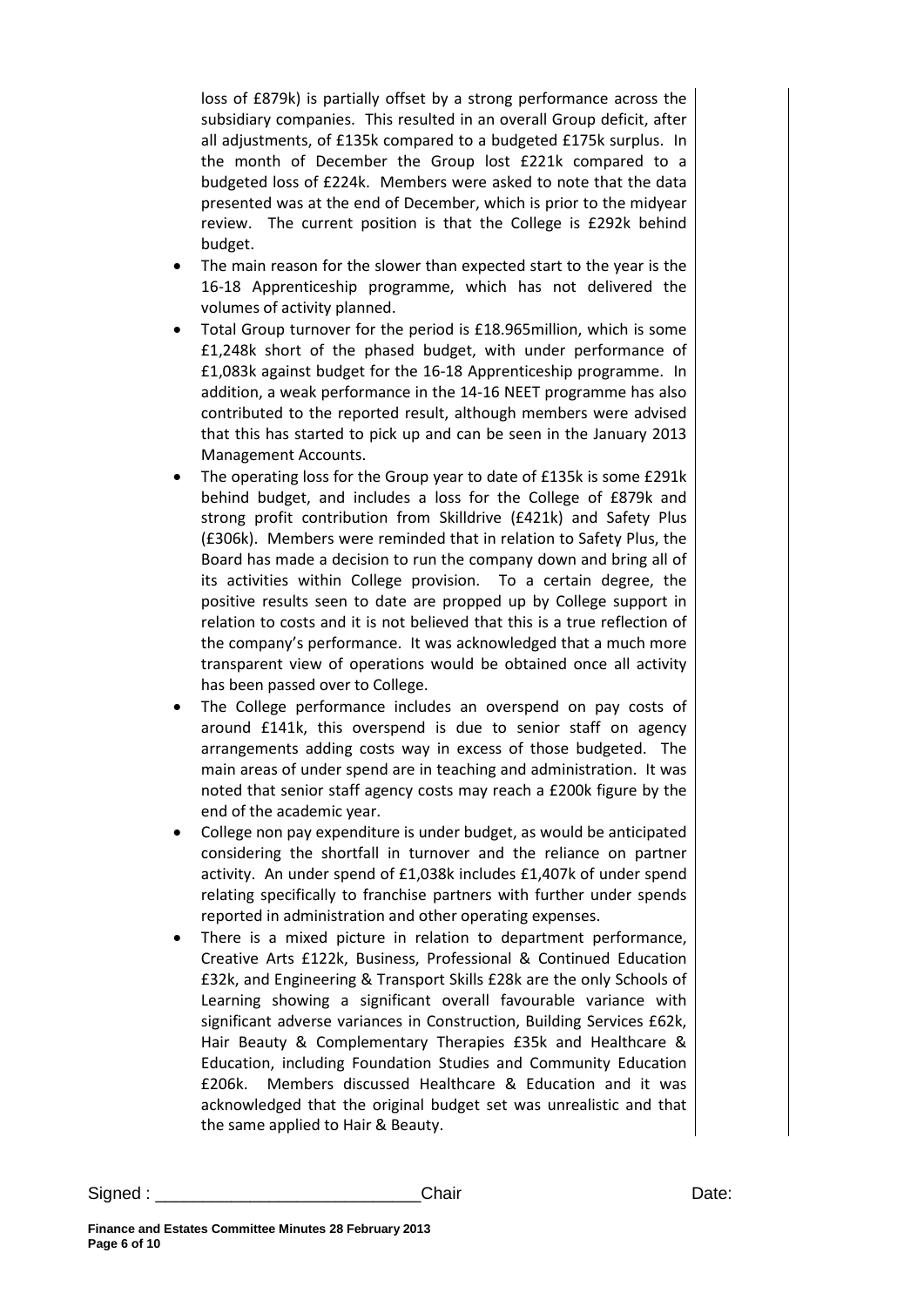- The balance sheet shows borrowing associated with the new build programme with a total value of £6.9million as at the end of December 2012. This has incurred interest costs of £96k in the first four months of the year.
- Short term solvency has declined in December as there was capital expenditure in the month of £1,336k, no further loan draw downs and a Group loss of £221k. Cash balances for the Group as at 31 December 2012 were £5.539million and includes some £3million on medium to long term deposit in order to minimise the interest costs through the borrowing facility.
- The College's financial health was 'satisfactory' at the end of 2012. This simply reflects the debt on the balance sheet.

Members discussed the forecast against actual position and acknowledged that the shortfall in relation to the 16-18 target is a national problem. The Director of Finance confirmed that the national picture is that enrolment is 8.6% down on forecast.

It was noted that from January 2013 all of the costs and income previously attributed to Safety Plus will be embedded within the College.

The Director of Finance expressed the view that January's data and performance was looking much more positive and some income streams seem to be recovering their position. He indicated that it was unlikely that the College would be able to recover entirely, but he was confident in hitting the majority of the targets. It was again acknowledged that, longer term, the Board and the Senior Management Team need to ensure that the College`s core business is viable and there is decreasing reliance on the subsidiary companies as a cushion.

Members were advised that the Apprenticeship programme is currently undergoing a transformation, with a move to engaging with quality partners only. The impact of this will be a smaller management fee to the College, but this should be offset with improved quality and results.

Members took the opportunity to briefly obtain an update in relation to the Vision Workforce Skills company. It was noted that:

- The company will have its own delivery resources.
- The College and the company will try and integrate some of the back office functions at the start of operations, eg, finance, learner records etc, to obtain efficiencies and ensure consistency.
- In the period February to July 2013, the company will be in its transformation period, and costs at this time will be supported by the dowry.
- In 2013/14 the company will have its own trading targets.
- It is envisaged that for the period February to July, the company will operate at an estimated figure of £11.1million, with a healthy surplus expected.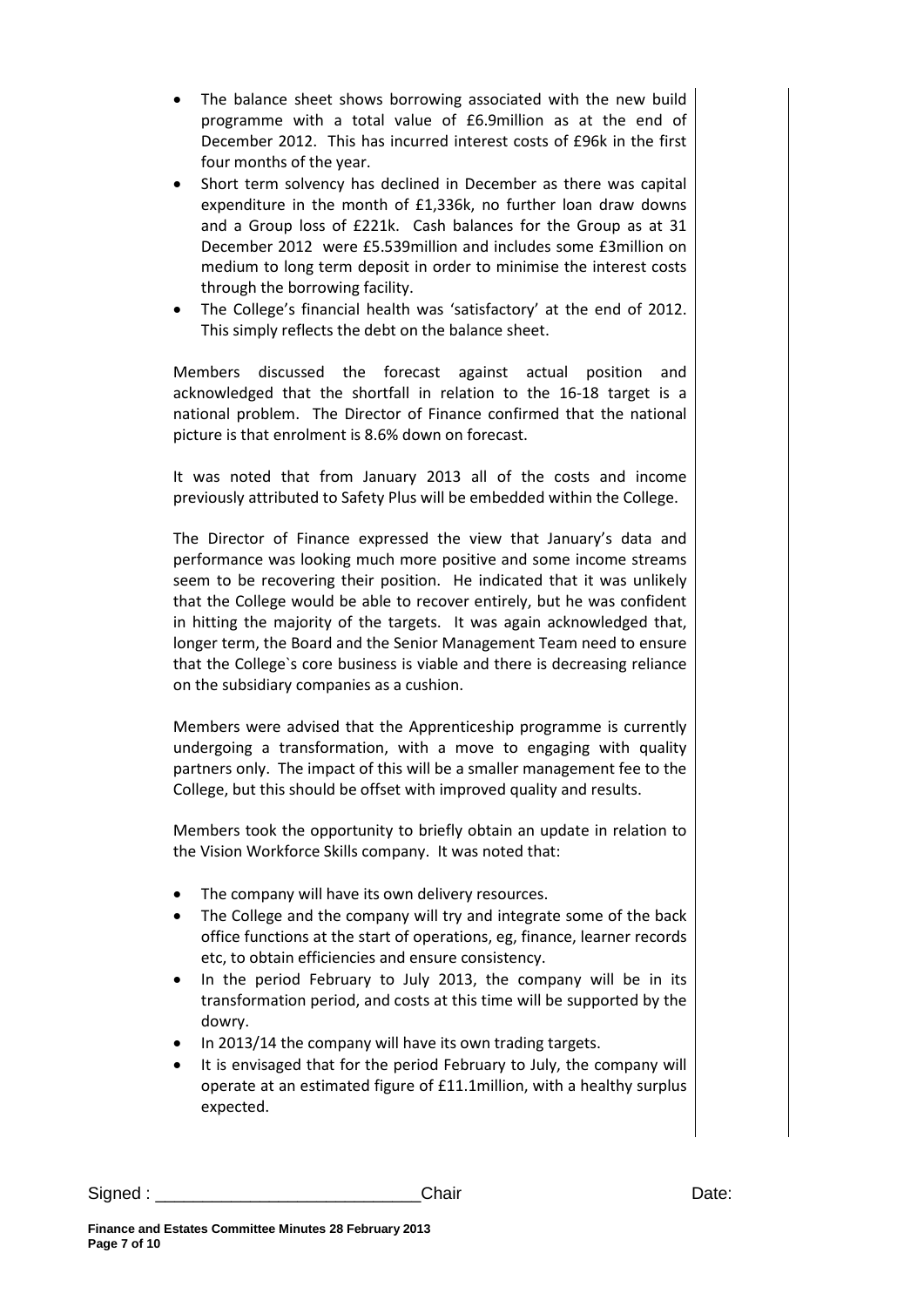• Re-energising the business at this time is the biggest challenge. If the company is able to hit its targets, then there is a very positive picture for the company and the College.

In general discussion, it was acknowledged that there was a lot more scope for the College to develop its commercial income/activity and that, to date, this has not been progressed as successfully as desired or required.

AGREED: to note the content of the Finance Report to December 2012.

### **13.09 COLLEGE MID YEAR FINANCIAL FORECAST 2012/13**

The Director of Finance introduced this item and drew the following to members` attention:

- The College Schedule of Business reflects the best practice for the formal review of its finances at the midpoint of the financial year. This review is carried out in January of each year and consists of a series of individual meetings with all College budget holders and subsidiary company managers to assess financial performance, issues or opportunities that have emerged during the year and the impact for the remainder of the year.
- The forecast includes revised financial targets for all budget holders, which, if subject to Board approval, the forecasts will be used to monitor financial performance at budget holder level.
- The College Group approaches the current midyear forecast following two years of strong performance with operating surpluses well in advance of budget. This included, in 2010/11, rapid expansion in the 16-18 Apprenticeship programme, followed by a year of decline, but the unexpected windfall provided by changes to the Skills Funding Agency tolerance limits within the Adult Skills budgets.
- For 2012/13 the College has seen the impact of a new regime for higher education. This, coupled with the ongoing challenges across all Apprenticeship programmes, have made the year more challenging.
- The 16-18 Apprenticeship programme, which will deliver around £1.4million less than budgeted, provides a negative impact to the bottom line in the region of around £350k.
- However, offsetting this position, the College has gained additional Adult Skills budget as a result of the failure of Real Time Training, with the transfer of learners. A similar net contribution to the bottom line is anticipated as long as the College can achieve the targets.
- A number of Senior and Middle Management posts became vacant and the need to cover these posts through consultancy and agency cover has led to disproportionately high costs. This, together with unplanned staff restructuring of £100k, causes the overall staffing costs for the College to breach the budget.
- For the Apprenticeship programme, the budgeted partner costs equated to 71.7% of income. The midyear forecast suggests that this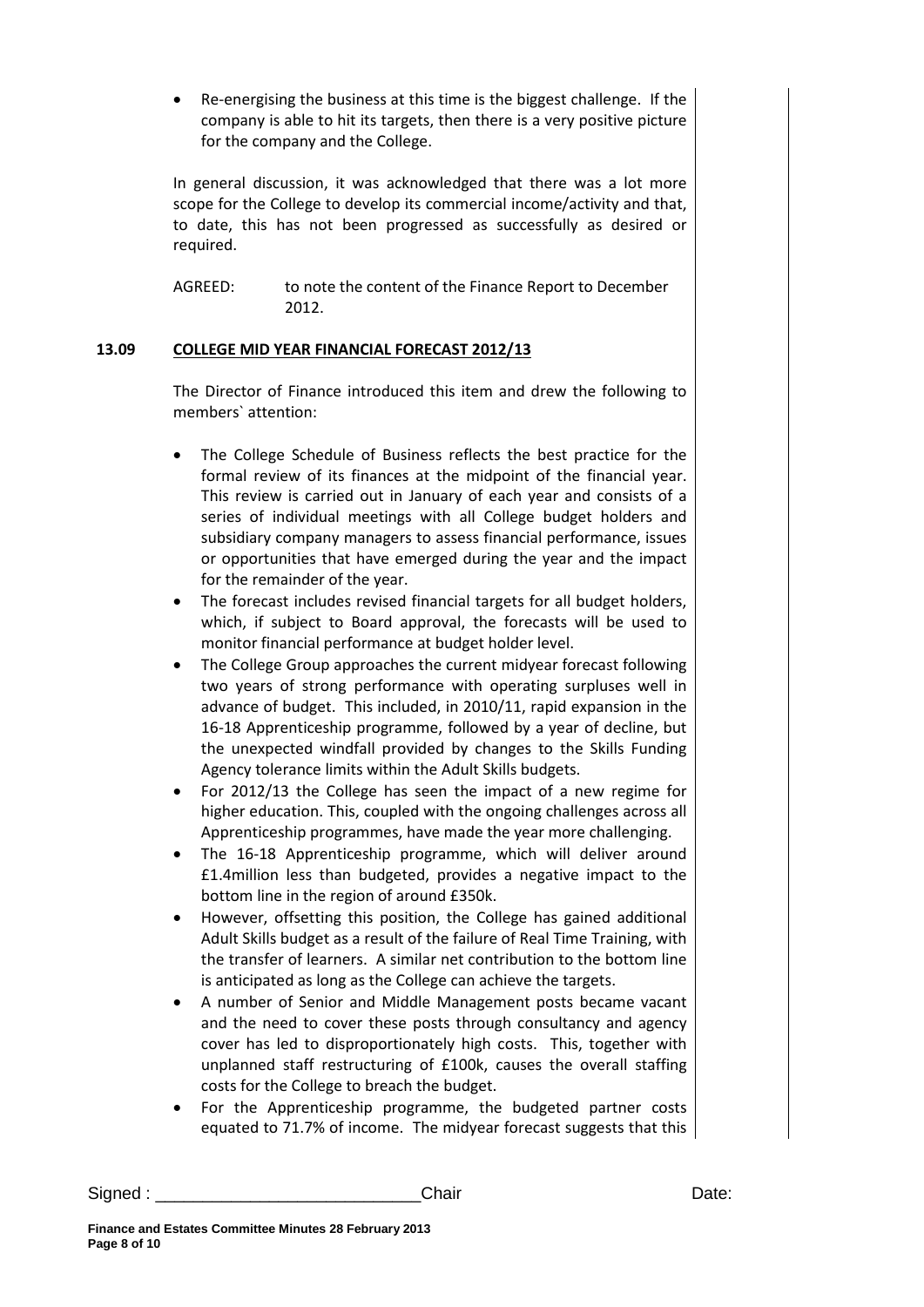cost would be closer to 78.6%. Although partner delivery will be lower than budget, this margin pressure will impact by around £715k on the bottom line and in the current climate is difficult to avoid and will likely continue into the future.

- A similar picture is emerging across the workplace learning (TTG) programme with partner costs of 76.5% expected, compared to a budget of 70.7%, taking a further £250k from the margin contribution.
- During the financial year the College and Safety Plus Training and Consultancy have made moves to integrate activity and merge the company's activity into the College. For the period from January 2013 onwards all income and costs will remain with the College. Safety Plus Training and Consultancy will not trade as an independent company from 2013/14 year onwards. This transfer has had some inevitable cost drag on the College business in the first half of the year.
- The College has begun to see the impact of interest rate costs as the borrowing planned for the capital modernisation programme has begun. However, this has not been at the pace initially expected as the completion of each phase has been behind profile and, ultimately, a little later to reach financial completion. The expected interest cost for 2012/13 is £331k, compared to the £422k anticipated.
- Across the whole of the current financial year, subsidiary company performance has been consistency strong with bksb, Safety Plus Training and Consultancy and Vision Apprentices having a better than budgeted year.
- The transfer of the business of Pearson in Practice is not included in this midyear review of financial performance, but clearly the creation of Vision Workforce Skills Ltd and the transfer of activities will yield a material difference to the overall College performance.
- Total income up to 31 July 2013 is likely to be in the region of £11million, with a potential surplus, depending upon the timing and delivery of the initial implementation actions. In addition to the impact on VWS itself, there will be a favourable impact on Vision Apprentices following the transfer of around 50 ATA employees. All agreed that this provided a number of new opportunities for development to be embraced by the Vision Apprentices Team.
- Now that the major rebuild under phase 2 of the Accommodation Programme is coming to an end, the capital expenditure profile now looks more predictable, with a defined timeline (71 weeks) and a tender cost for the remaining reclad of College buildings. This will be of most relevance to the budget of 2013/14 but will be important in forming the draw down schedules for the secondary borrowing facility and future interest costs.
- bksb is showing an operating surplus of £887k compared to the £856k budget.
- Safety Plus shows income at £865k and operating profits of £306k to the end of December. This is now likely to be fixed, given the transfer of operations to the College.

Signed : \_\_\_\_\_\_\_\_\_\_\_\_\_\_\_\_\_\_\_\_\_\_\_\_\_\_\_\_Chair Date: